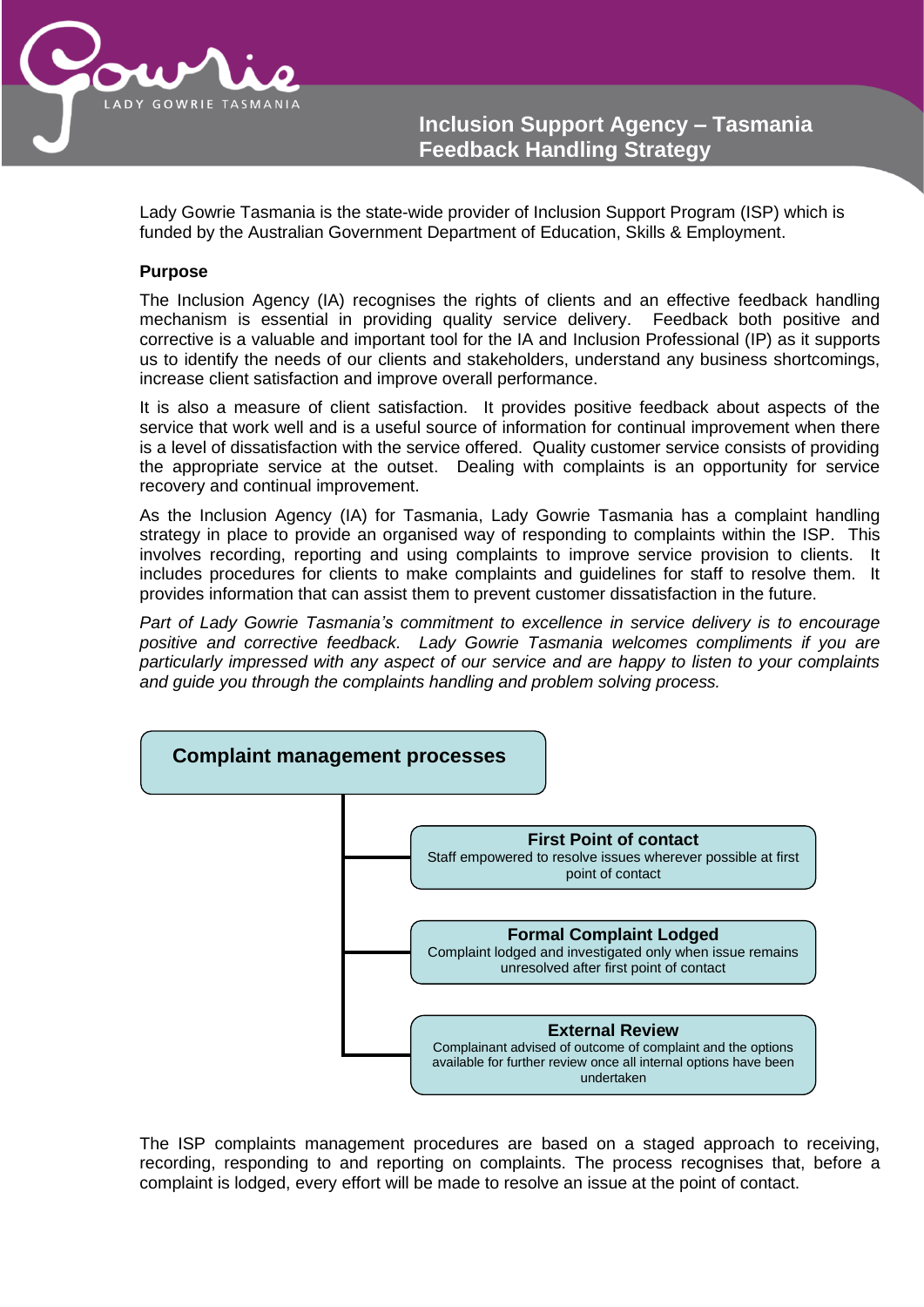#### **Submitting a Complaint**

Clients who are genuinely not happy with the level of service provided by The Inclusion Agency (IA) or who have a specific complaint against a specific employee are invited to take the course of action outlined below. We will endeavour to acknowledge receipt of your complaint **within three working days** of receiving it. Every effort will be made to resolve client dissatisfaction promptly.

**Step One – First point of contact**: clients are asked to discuss all complaints with the person concerned in the first instance. If the matter is resolved to your satisfaction at this stage, the issues or concerns do not need to be recorded as a complaint under these procedures.

Although not recorded as a complaint, the information attaining to this will be communicated with the IA Team Leader who will determine whether it should be added to the continual improvement register.

Only when this process is unsuccessful in resolving an issue or concern to the satisfaction of the client should a formal complaint be lodged for an internal investigation – see step two.

**Step Two:** A straight forward complaint may easily be dealt with by telephoning the Inclusion Agency. Should a resolution not be arrived at quickly, clients should notify Lady Gowrie Tasmania Support Services Program Leader in writing. Clients are asked to write down all relevant details of the complaint, including desired outcome, using the **Client Complaint Report** available on request to the Helpline on **1800 647 718** or Lady Gowrie Tasmania Website, for downloading. Email to [inclusion@gowrie-tas.com.au](mailto:inclusion@gowrie-tas.com.au)

**Step Three:** The Business Development & Research General Manager (BD&R GM) shall be the designated person to manage complaints which were unable to be effectively resolved using **Step One** and **Step Two.**

#### **Responding to your complaint**

Once a complaint is lodged, it will immediately be forwarded to the Support Services Program Leader who will endeavour to acknowledge receipt of the complaint within three working days. If the complaint remains unresolved, the Support Services Program Leader will refer the complaint to the BD&R GM who will investigate the grounds for the complaint and undertake to respond to the client within 20 working days.

The investigation process must be objective, reasonable and conducted in good faith. Decision must be made on the weight of the evidence and on the balance of probabilities. Investigating a complaint may include:

- Clarifying the details within the complaint
- Gathering and analysing information from relevant documents/persons etc.
- Reviewing previous administration decisions or actions
- Interviewing relevant personnel
- Reviewing relevant policies, procedures, ISP guidelines and/or legislation

It is recognised that complex matters may require a more detailed, structured investigation to be conducted.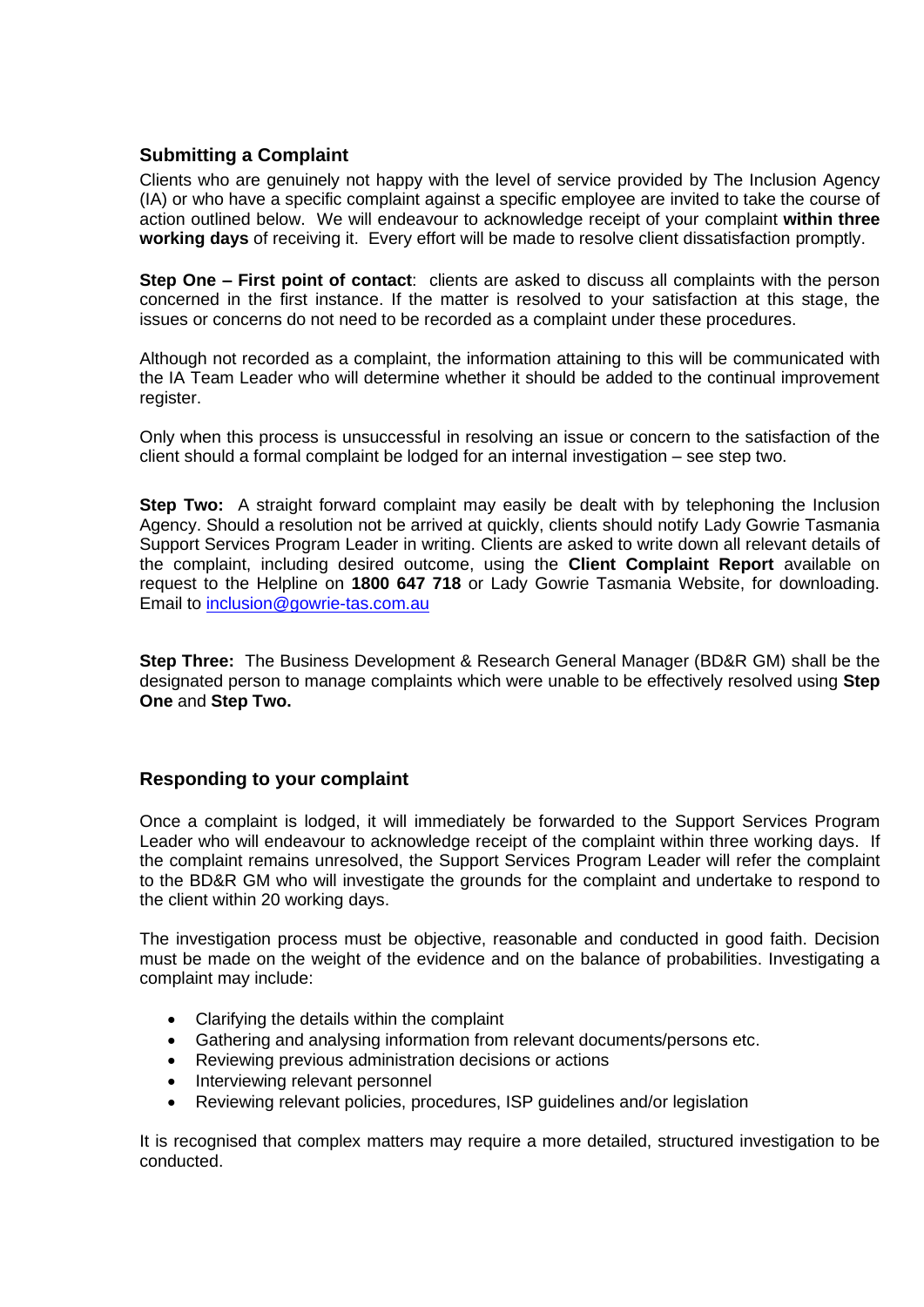If the complainant remains dissatisfied, arrangements for informal counseling between the complainant and the BD&R GM will be organised in an attempt to resolve the complaint where, if appropriate, an independent third party acceptable to both applicant and BD&R GM could be used to assist in resolving the complaint.

3. If the complainant remains dissatisfied the BD&R GM will contact the Australian Government Department Education, Skills and Employment for guidance in resolving the issue.

Correspondence regarding complaint outcomes will be documented in the complaints register and complainant will be informed in writing outlining the key findings and/or recommendations made concerning the complaint. All information relating to the resolution process will remain confidential within the scope of Lady Gowrie Tasmania's contract responsibilities.

Please refer to the diagrammatic version of Lady Gowrie Tasmania, Inclusion Agency Complaints Policy attached.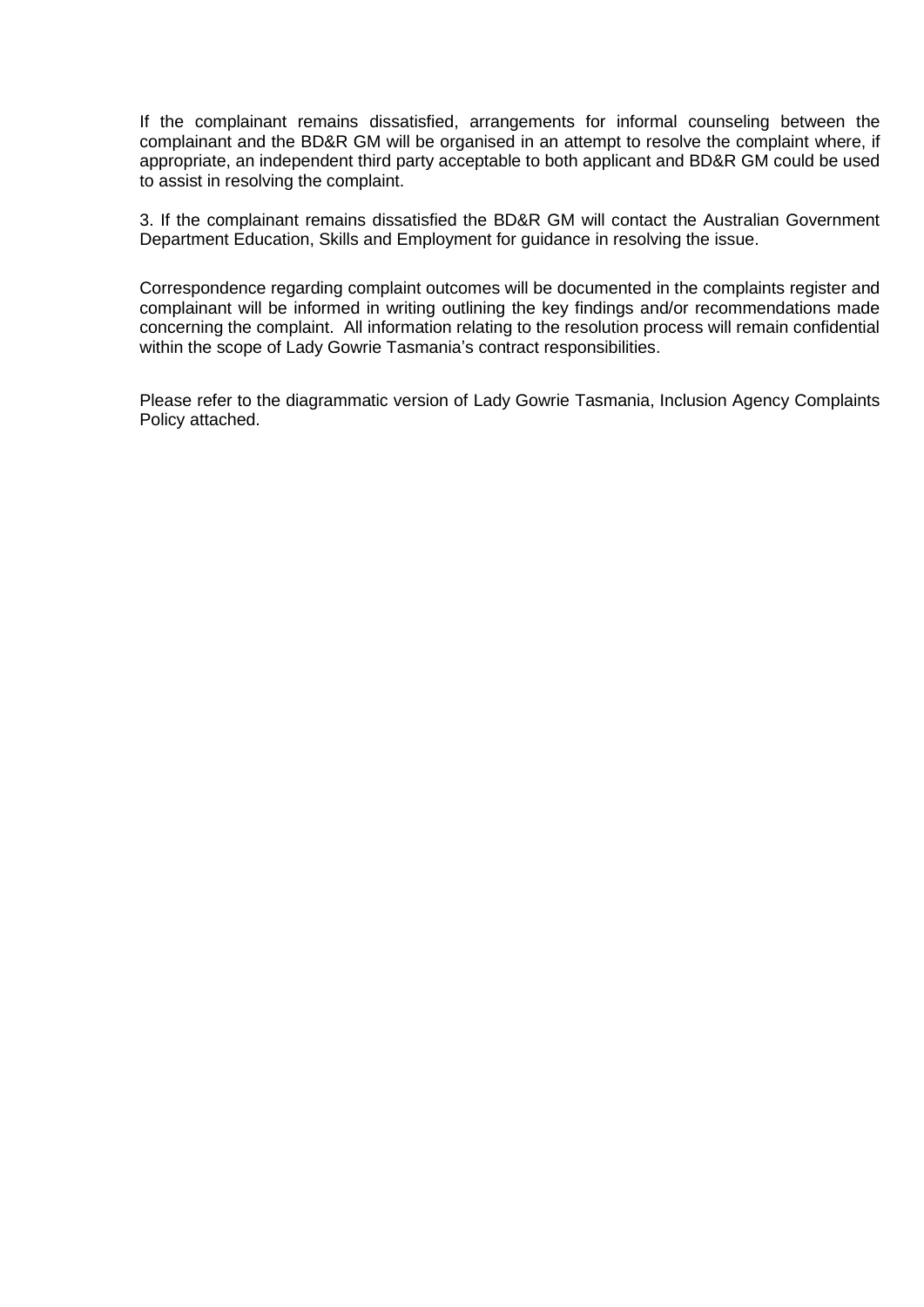# **Lady Gowrie Tasmania**

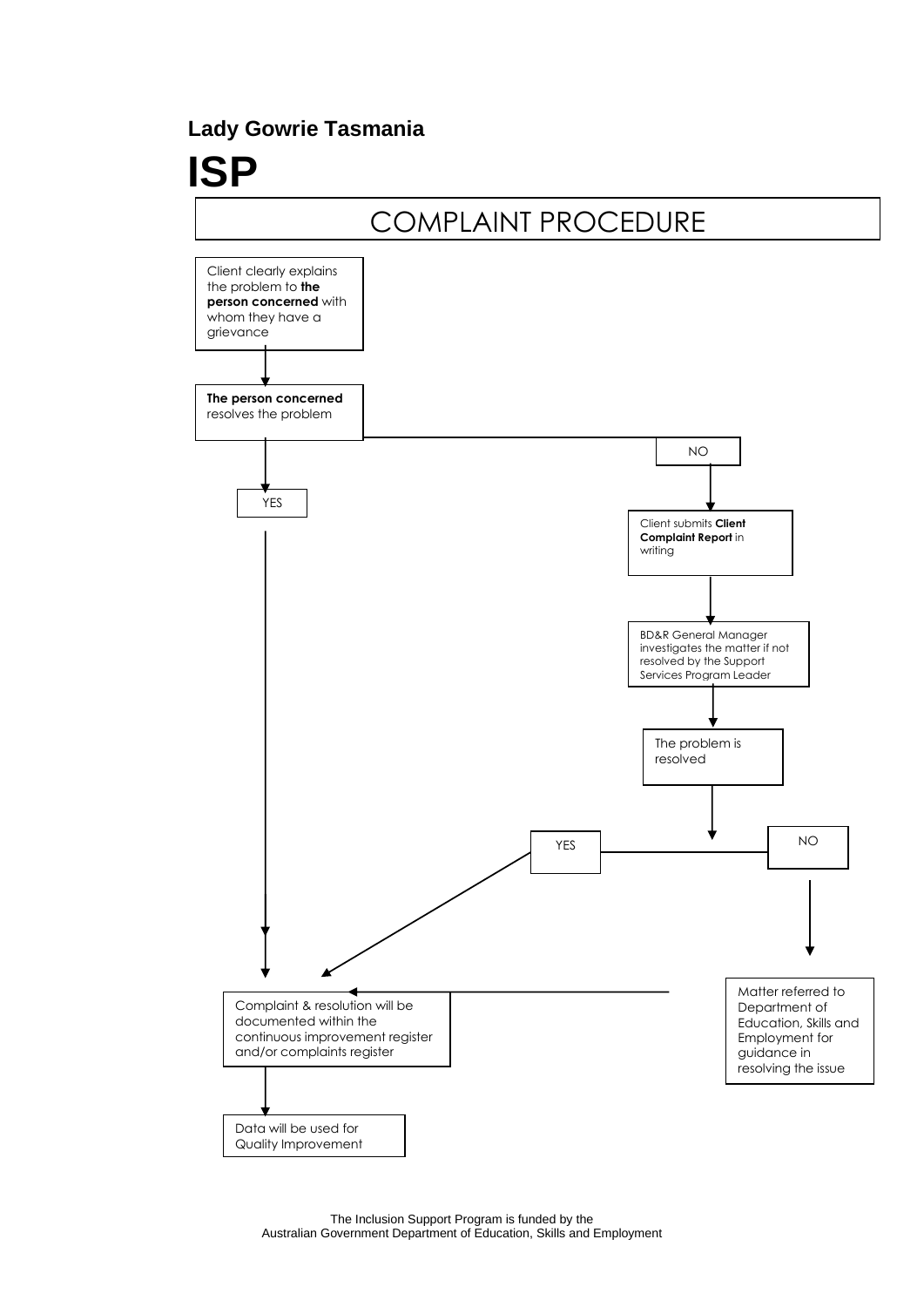

# **Inclusion Agency - Tasmania**

# **Complaints/Feedback Form**

1. Your Contact Details

| Family Name:                                                                                                                                                               | Given Name:                |  |  |  |
|----------------------------------------------------------------------------------------------------------------------------------------------------------------------------|----------------------------|--|--|--|
| Organisation:                                                                                                                                                              |                            |  |  |  |
| Address:                                                                                                                                                                   |                            |  |  |  |
| Suburb:                                                                                                                                                                    | Post Code:                 |  |  |  |
| Phone: (hm)                                                                                                                                                                | (mobile)<br>(wk)           |  |  |  |
| 2. Are you a (please tick box)                                                                                                                                             |                            |  |  |  |
| □ ECEC Service<br>$\Box$ Individual<br>□Other Stakeholder □Contractor                                                                                                      |                            |  |  |  |
| $\Box$ Other (Please specify)                                                                                                                                              |                            |  |  |  |
| 3. Is the feedback or complaint about an action of(please tick box and<br>give details)<br>$\Box$ An Inclusion Professional<br>$\Box$ A trainer/consultant<br>$\Box$ Other |                            |  |  |  |
| 4. Have you discussed your matter with a person the complaint is<br>addressed at?<br>$\Box$ Yes<br>$\Box$ No – go to Question 5                                            |                            |  |  |  |
| If yes when?                                                                                                                                                               | Who dealt with the matter? |  |  |  |
| What was the result?                                                                                                                                                       |                            |  |  |  |
|                                                                                                                                                                            |                            |  |  |  |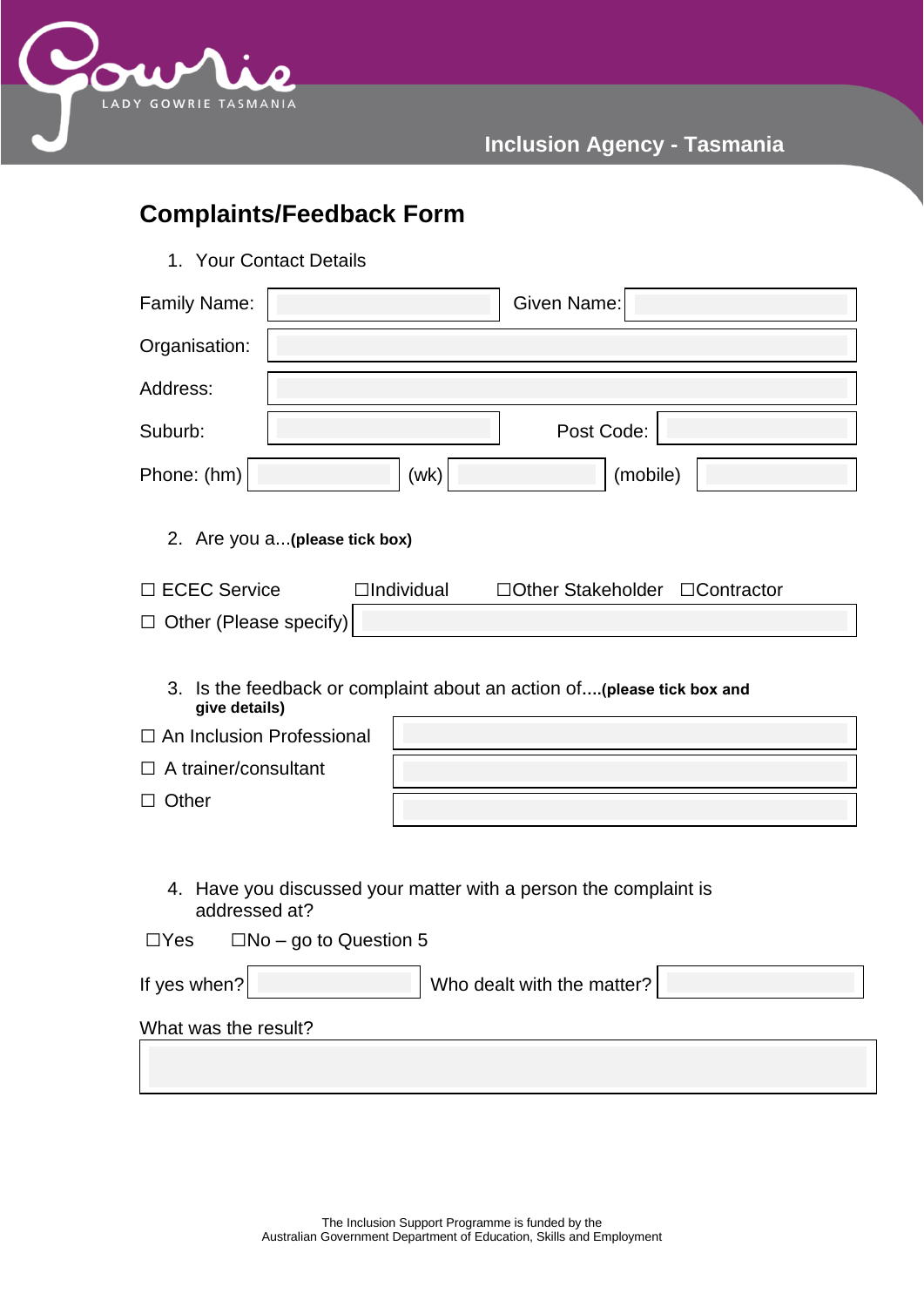5. Please give details of your feedback or complaint and the outcome you are seeking. **Please provide all relevant details (You should normally complain within three months of the event concerned). You may wish to attach further documentation.** 

Date: Signature: